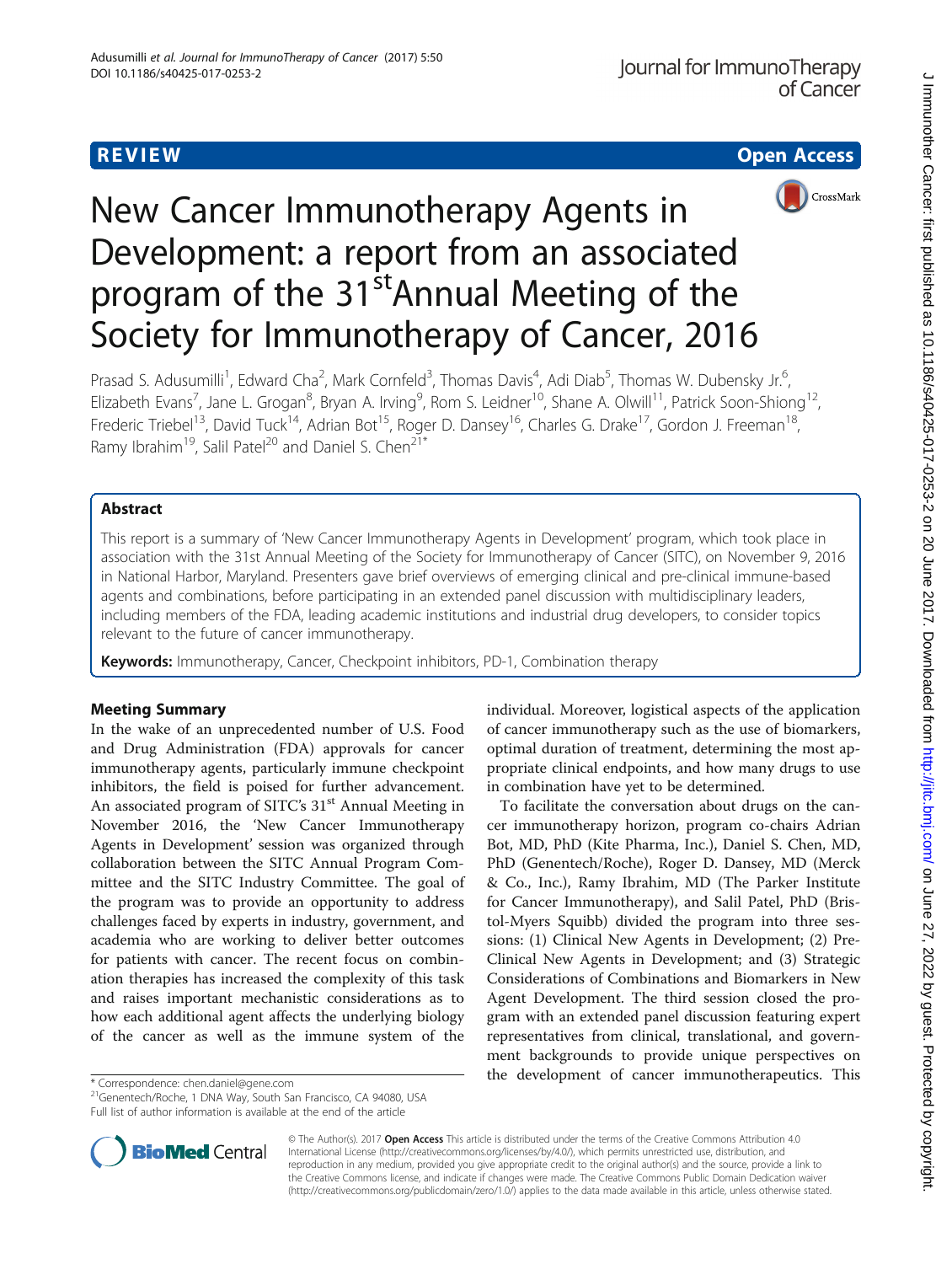report summarizes key topics presented by the invited speakers and panel discussants.

#### Clinical New Agents in Development

Elizabeth Evans, PhD (Vaccinex, Inc.) presented preclinical data supporting the combination of antisemaphorin 4D (SEMA4D) with ipilimumab (anti-CTLA-4) or anti-PD-1/PD-L1 agents. SEMA4D is a guidance molecule capable of regulating the migration and differentiation of cells expressing its receptor. Expressed on tumor cells and immune cells at the invasive tumor margin, SEMA4D inhibits the migration of antigen presenting cells (APC) and prevents immune cells from infiltrating the tumor. Antibody blockade of SEMA4D facilitated the ability of functional tumorspecific CD8+ T cells and dendritic cells (DC) to migrate into the tumor, while reducing the number of immunosuppressive cells such as regulatory T cells (Treg) and myeloid-derived suppressor cells (MDSC) within the tumor microenvironment (TME). Single agent anti-SEMA4D shifted the balance of immune activity in the TME and significantly delayed tumor growth, but induced a relatively low frequency of complete tumor regression in some preclinical models. In contrast, when administered in combination with immune checkpoint inhibitors, anti-SEMA4D significantly enhanced the activity of anti-CTLA-4 and anti-PD-1 therapies [[1\]](#page-7-0). The humanized IgG4 anti-SEMA4D was well-tolerated in phase I trials (NCT01313065) [\[2](#page-7-0)] and phase Ib/II studies of anti-SEMA4D in combination with anti-PD-L1 for the treatment of non-small cell lung cancer (NSCLC) are planned in collaboration with EMD Serono. Additional phase Ib/II studies of anti-SEMA4D in combination with anti-PD-L1 and/or anti-CTLA-4 for treatment of melanoma and head and neck squamous cell carcinoma (HNSCC) are anticipated.

Idera's Oncology Lead, Mark Cornfeld, MD, MPH, presented an overview of the mechanism of action of IMO-2125, an investigational intratumoral toll-like receptor nine (TLR9) agonist that can modulate the TME to enhance anti-tumor immunity. IMO-2125 is specifically designed to activate TLR9, an immune signaling protein. Through TLR9, IMO-2125 activates DC and induces an innate immune response in the TME. The subsequent recruitment and activation of tumor infiltrating lymphocytes (TIL) and other immune cells enhances antigen presentation and T cell expansion. In previously completed clinical trials in the setting of hepatitis C infection, subcutaneous administration of IMO-2125 was generally well tolerated and had pharmacologic activity. Idera subsequently conducted extensive preclinical research in multiple animal models of cancer that showed intratumoral IMO-2125 enhanced the anti-tumor activity of checkpoint inhibitors. Data from these clinical and

nonclinical studies supported the initiation of a phase I/ II clinical trial of intratumoral IMO-2125 in combination with ipilimumab in patients with metastatic melanoma refractory to prior anti-PD-1 therapy. Preliminary data from this trial were first presented at the SITC 2016 Annual Meeting [\[3](#page-7-0)]. Results showed that escalating doses of IMO-2125 in combination with ipilimumab were well tolerated with a maximum tolerated dose not yet identified. DC maturation was observed in tumor biopsies obtained 24 h after the first IMO-2125 treatment and before ipilimumab treatment was initiated. In addition, immunologic activity in responding patients included increased T cell infiltration in untreated tumors.

A new approach, described by Edward Cha, MD, PhD (Genentech), sought to combine the efficacy of targeted therapies with the durable responses seen following immune checkpoint inhibition therapy. The rationale for combining the selective MEK1 and MEK2 inhibitor cobimetinib with the PD-L1 blocking drug atezolizumab arose from the observation that MEK inhibition has positive immunomodulatory effects including intratumoral T cell accumulation and upregulation of MHC class I, potentially promoting antigen presentation and tumor immunogenicity. Moreover, the combination of MEK inhibition and anti-PD-L1 led to enhanced efficacy and durable regression in multiple tumor models [\[4](#page-7-0)]. Tumor samples from the phase Ib study of the combination of cobimetinib and atezolizumab in patients with solid tumors reiterated the T cell and MHC class I effects of MEK inhibition seen in pre-clinical models, and preliminary data demonstrated a manageable safety profile in the population of metastatic colorectal cancer (CRC) patients. Of the CRC patients, four had confirmed partial responses (PR; per RECIST v1.1), three of which had known microsatellite-stable tumors, and responses for two of those patients were ongoing beyond 15 months. The durability of this treatment combination was also demonstrated in a cohort of patients with metastatic melanoma of cutaneous and mucosal origin. Among the 20 patients, there were nine (45%) confirmed PR with a median duration of response of 15 months [\[5](#page-7-0)].

In another discussion of novel combination strategies, the Chief Medical Officer for Celldex Therapeutics, Inc., Thomas Davis, MD, led with the assertion that it will be necessary to influence multiple steps of the immune response in order to maximize the clinical benefits of immunotherapy, a sentiment that was echoed by several presenters throughout the program. Towards that goal, a number of agents in the Celldex pipeline aim to impact the recruitment and activation of dendritic cell (DC) or T cells. Examples of these immunotherapeutics include CDX-1401, CDX-301, and varlilumab. CDX-1401 is an antibody fusion protein that delivers antigen to DC by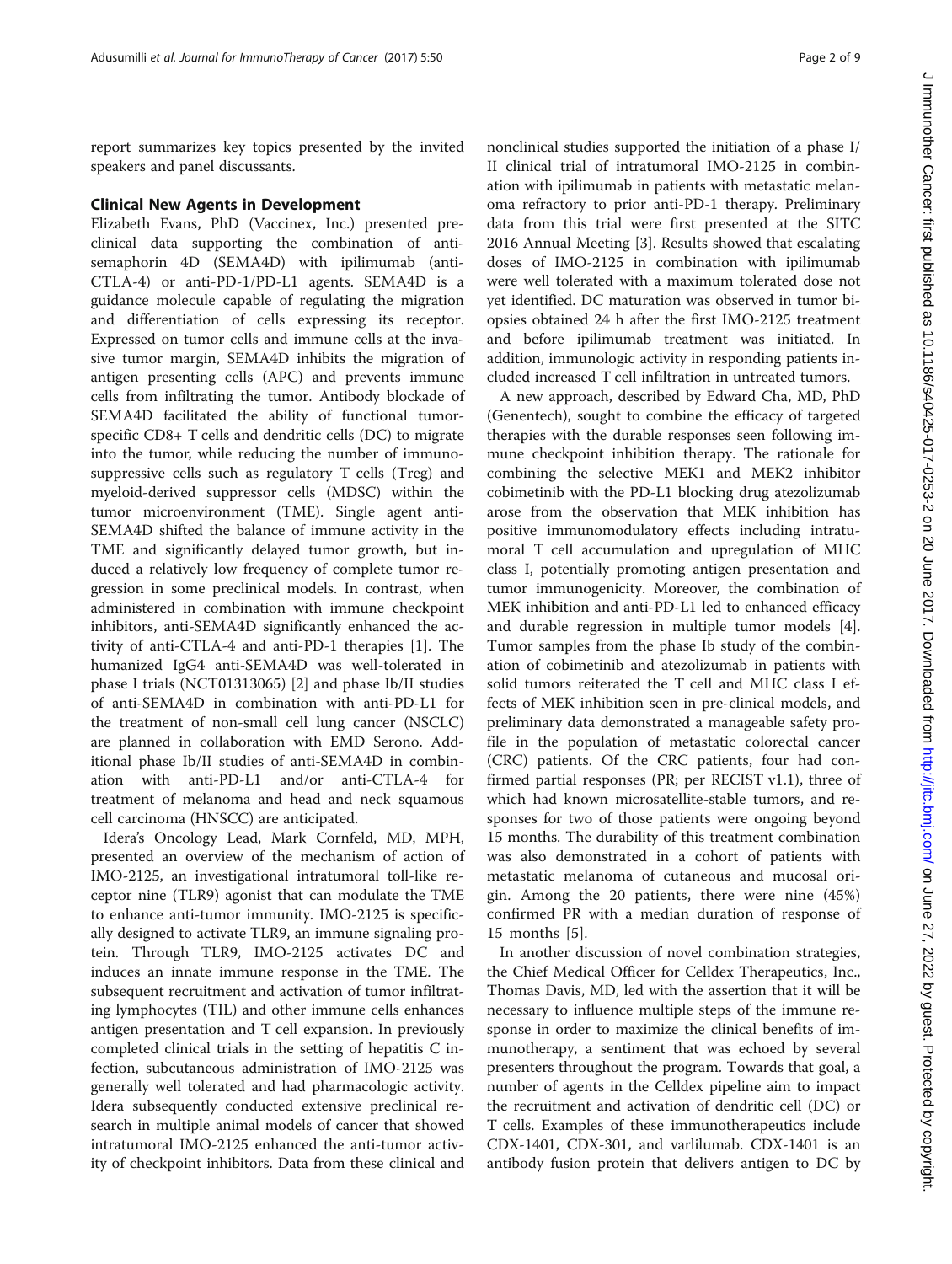targeting DEC-205, which can efficiently internalize and present any antigen attached to the antibody. Phase I studies of this antigen delivery system using NY-ESO-1 as the fusion antigen given in combination with poly-ICLC showed excellent tolerability and generated good immune responses. The establishment of a tumorspecific immune response significantly increased patient responsiveness to subsequent immune checkpoint blockade in 7/7 (100%) patients with NY-ESO-1+ tumors. The CDX-1401 vaccine is being tested in combination with CDX-301 (Flt3L), a potent expander of DC progenitors [[6\]](#page-7-0), via collaboration with the Cancer Immunotherapy Trials Network (CITN). Varlilumab is another Celldex product candidate that was mentioned briefly. This CD27 agonist is a potent lymphocyte activator with essentially no associated toxicity and is currently being investigated in different combinations, including with CDX-1401 and immune checkpoint inhibitors.

Rom S. Leidner, MD (Earle A. Chiles Research Institute) discussed the vital role that natural killer (NK) cells play in immune surveillance and control of tumor growth. NK cell activation is regulated in part by killer cell immunoglobulin-like receptors (KIR), predominantly expressed on NK cells as well as some CD8+ T cells. Lirilumab is a fully human IgG4 monoclonal antibody that targets inhibitory KIR, thereby promoting NK cell antitumor activity. Potentiating an antitumor immune response through blocking inhibitory KIR may complement other immuno-oncology therapies that enhance T cell activity, such as the immune checkpoint inhibitors nivolumab (anti-PD-1) and ipilimumab. Dr. Leidner presented safety data from two phase I studies of lirilumab in combination with nivolumab (CA223-001; NCT01714739) or ipilimumab (CA223-002; NCT01750580) in patients with advanced solid tumors. In the dose-escalation and cohortexpansion phases of the ongoing CA223-001 study, 159 patients were treated with lirilumab 0.1 to 3 mg/kg every 4 weeks (Q4W) plus nivolumab 3 mg/kg Q2W. In the dose-escalation phase of CA223-002, 22 patients were treated with lirilumab 0.1 to 3 mg/kg Q3W plus ipilimumab 3 mg/kg Q3W. Both combination regimens were manageable. The safety profile of lirilumab plus nivolumab or ipilimumab appeared consistent with prior reports of nivolumab or ipilimumab monotherapy, with the exception of low-grade infusion-related reactions with lirilumab plus nivolumab; these events were manageable, and most occurred after the first dose. Further evaluation of lirilumab plus nivolumab is ongoing.

Another approach targeting NK cells was presented by Adi Diab, MD (The University of Texas MD Anderson Cancer Center). NKTR-214 is a CD122-biased agonist and is the only cytokine immunotherapy that preferentially expands both effector CD8+ T cells and NK cells within the TME. Preclinical data show tumor growth suppression in multiple tumor models when used as a single agent or in combination. A phase I/II trial was initiated to evaluate the safety and efficacy of NKTR-214 and to assess immune changes in the TME. Patients with locally advanced or metastatic solid tumors were administered NKTR-214 IV q2-q3 weeks as a 15 min IV infusion starting at a dose of 0.003 mg/kg. As of November 9, 2016, 25 patients had received treatment with NKTR-214 in 5 different dose cohorts ranging from 0.003 mg/ kg-0.012 mg/kg. The median number of prior anticancer therapies was two and 60% of patients had received at least one prior immunotherapy agent. One patient experienced dose-limiting toxicities (DLT) (Grade 3 syncope and hypotension) at 0.012 mg/kg. No immune-related adverse events (AE) or capillary leak syndrome were observed at any dose. There have been no grade 4 toxicities or deaths on study; 4/25 (16%) experienced a Grade 3 treatment emergent AE and 3/25 (12%) experienced Grade 3 hypotension. All cases of hypotension were rapidly reversed with fluids and no patient discontinued treatment as a result. In all patients evaluated, analysis of blood samples showed concordant increases in Ki67+ immune cells, PD-1+ CD8+ T cells, and NK cells 8 days after a single dose of NKTR-214. Flow cytometry enumeration and/or immunohistochemistry (IHC) revealed an up to 10-fold increase from baseline in CD8+ T cells and NK cells in the TME, with minimal changes to Treg. Demonstrating encouraging evidence of single agent activity in heavily pre-treated patients, 7/18 (39%) patients had radiographic tumor reductions and one patient with renal cell carcinoma (RCC) had an unconfirmed partial response (PR) at the initial 6 or 8-week scan.

Closing the Clinical session, Patrick Soon-Shiong, MD (NantWorks/NantKwest) discussed a novel line of offthe-shelf activated NK cells called NK-92. This platform makes use of NK cells as key rapid-responders to more efficiently target malignant cells and has moved from phase I to phase II trials. Specifically, the NK-92 cell line is armed with activation receptors, but lacks inhibitory receptors and can be further engineered to target tumor cells in a customizable way. When made to express the high affinity Fc receptor CD16, NK-92 can help mediate antibody killing in combination with so-called "chimeric antigen receptors (CAR) in a bottle" such as anti-HER2, anti-CD20, and anti-EGFR. Alternatively, NK-92 can be made to bind directly to target antigens via expression of CAR. Data from studies of the high affinity CD16 expressing NK-92 in combination with the IgG1-based agents trastuzumab, pertuzumab, cetuximab, and avelumab for the treatment of breast cancer and lung cancer, have demonstrated the impressive tumoricidal activity of the high affinity NK-92 technology. Additionally, a targeted version of single agent NK-92 was given to a heavily pretreated patient with advanced Merkel cell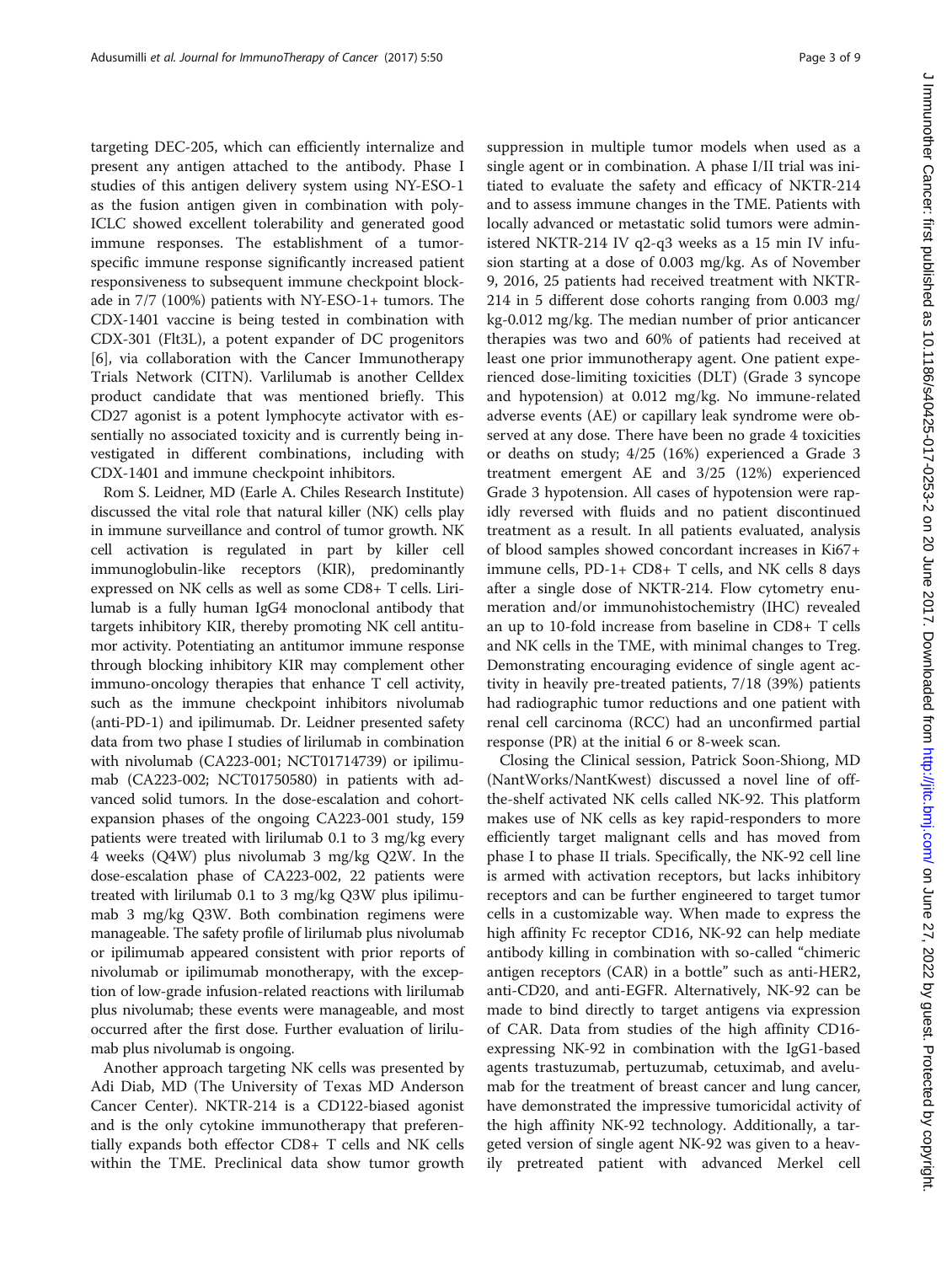carcinoma and a response was noted within 14 days of NK-92 infusion, with radiological CR by day 171. Using this platform, pre-clinical investigations of NK-92/5.28.z cells targeting ErbB2 have been shown to induce secondary responses in a murine model of glioma [\[7](#page-7-0)], which provides an encouraging framework from which to move into clinical trials in the setting of highly metastatic disease.

#### Pre-Clinical New Agents in Development

Bryan A. Irving, PhD (CytomX Therapeutics, Inc.) kicked off the Pre-Clinical session with a presentation on T cell-engaging bispecific antibodies (TCB), which represent a highly potent vehicle for directing the activity of cytotoxic T cells against tumors, including tumors that lack sufficient mutations to generate tumor-specific immunity. TCB have shown clinical activity in hematologic malignancies but their development for non-hematologic cancers has been challenging, due in part to toxicities that result from interaction with healthy cells expressing the target antigen. Therefore, new approaches are needed that enable the use of TCB without on-target damage to normal tissues. CytomX has developed a new class of antibodies, proteolytically activatable antibody prodrugs called Probody™ therapeutics that are designed to widen the therapeutic window by minimizing interaction with normal tissue and maximizing interaction with tumor tissue. Probody therapeutics are "masked" to reduce binding to antigen in healthy tissue, but can become "unmasked" in the TME by tumor-specific protease activity. CytomX has demonstrated the ability of a Probody T cell-engaging bispecific (Pb-TCB) targeting CD3 and epidermal growth factor receptor (EGFR), to provide equivalent anti-tumor activity in NSG (NOD scid gamma) mice to its corresponding unmasked antibody bispecific, while increasing the maximum tolerated dose and exposure by >30-fold and 300 fold, respectively, in cynomolgus monkeys. By localizing their activity to the TME, Pb-TCB have the potential to expand clinical opportunities for T cell-engaging bispecific therapies in solid tumors, which are currently limited by on-target toxicities.

Shane A. Olwill, PhD (Pieris Pharmaceuticals GmbH), presented data on CD137 (4-1BB), a key costimulatory immunoreceptor and a highly promising therapeutic target in cancer. To overcome limitations of current monoclonal antibody (mAb)-based approaches which target CD137 monospecifically, a CD137/HER2 bispecific (PRS-343) was designed to promote CD137 clustering by bridging CD137-positive T cells with HER2-positive tumor cells, thereby providing a potent costimulatory signal to tumor antigen-specific T cells. PRS-343 was generated as a genetic fusion of a CD137-specific Anticalin® protein to an IgG4 variant of trastuzumab. PRS-343 was found to efficiently activate T cells ex vivo in the presence of HER2-positive cells. In vivo proof of concept studies showed that PRS-343 led to strong tumor growth inhibition in a dose-dependent manner, compared to treatment with isotype control. Tumor response was accompanied by a significantly higher frequency of hCD45 + TIL as determined by IHC. T cell phenotyping indicated that the increase in TIL frequency was due to expansion of CD3+ CD8+ T cells, while CD4+ lymphocytes remained at a low frequency. PRS-343 was shown to elicit potent costimulatory T cell engagement of the immunoreceptor CD137 in a HER2-dependent manner, and to display dual activity in vivo, based on monospecific HER2-targeting and bispecific, tumorlocalized costimulation of CD137. Compared to known CD137-targeting antibodies in clinical development, PRS-343 may provide more localized activation of the immune system with higher efficacy and reduced peripheral toxicity. The positive functional data of PRS-343 support investigation of its anti-cancer activity in clinical trials.

Thomas W. Dubensky Jr., PhD (Aduro Biotech) discussed a personalized therapy in development, known as pLADD, which is live, attenuated double-deleted Listeria monocytogenes (LADD) that has been engineered to encode multiple tumor-specific neoantigens. The LADD platform is an attractive approach for personalized immunotherapy due to the rapid construction, manufacture, and release of pLADD clinical strains. Moreover, a clinical safety and efficacy profile has been established in over 400 patients and the robust activation of innate immunity and TME remodeling has been demonstrated in preclinical models and in patients. The Aduro Biotech group partnered with Hanlee P. Ji, MD, PhD (Stanford University), a physician-scientist focused on colorectal cancer (CRC) and has developed proprietary computational methods for neo-epitope identification [\[8](#page-7-0)]. In preclinical models, novel methods were developed to sitespecifically integrate expression cassettes into the pLADD chromosome, resulting in the robust expression, secretion and processing of approximately 25 encoded neoepitopes into the MHC class I presentation pathway of infected antigen presenting cells. Subsequent studies using tumor-bearing mice demonstrated that a pLADD strain expressing tumor-specific neoepitopes from murine MC38 tumor cells could induce robust CD8+ T cell responses specific for encoded neoepitopes, but not against native sequences. This personalized approach was highly effective in combination with PD-1 blockade. An Investigational New Drug Application has been allowed, and a phase I trial will be initiated in 2017 to evaluate the safety and immunogenicity of pLADD in patients with cancers of the gastrointestinal tract, focusing on microsatellite stable (MSS) CRC, an indication in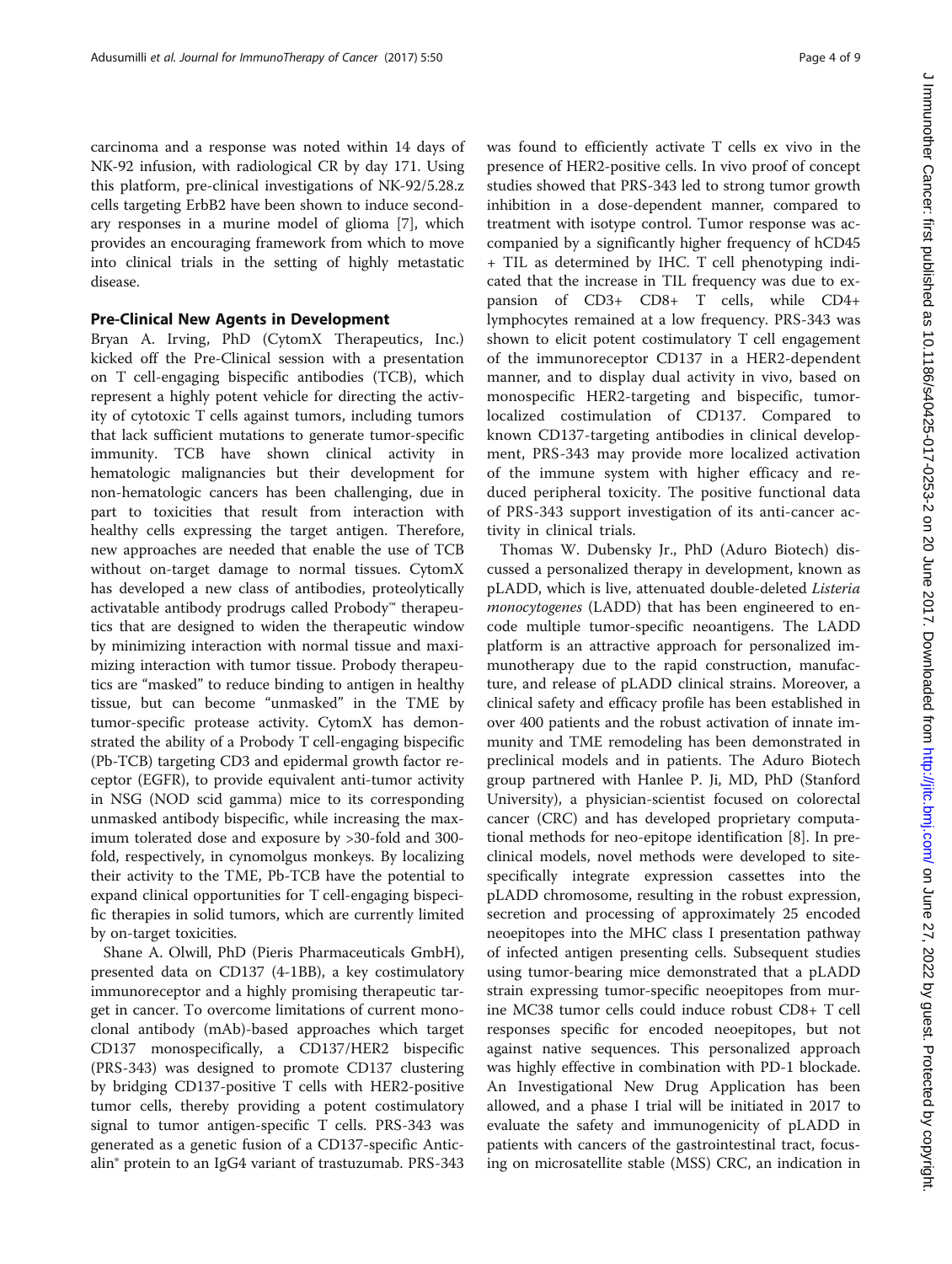which responses with immune checkpoint inhibition monotherapy have been poor.

The presentation by David Tuck, MD (Curis) focused on CA-170. This small molecule is an orally bioavailable antagonist of the PD-L1, PD-L2, and VISTA/PD-1H immune checkpoint pathways and is currently undergoing phase I clinical testing. CA-170 was developed through a rational design and screening strategy that identified small molecules capable of antagonizing T cell suppression mediated by PD-L1, PD-L2, and VISTA/PD-1H in vitro. CA-170 exhibits potent immune rescue activity, comparable to that of PD-1 or VISTA/PD-1H blocking antibodies in functional assays. CA-170 does not exhibit off-target activity against CTLA-4, LAG-3, BTLA pathways, or the B7/CD28 pathway. In immune-competent mice, orally administered CA-170 inhibits the growth of syngeneic tumors, enhances peripheral T cell activation, and promotes the activation of tumor infiltrating CD8+ T cells in a dose-dependent manner. Pre-clinical safety studies of CA-170 in rodents and non-human primates showed no signs of toxicity when dosed orally up to 1000 mg/kg for 28 consecutive days. CA-170 exhibits an oral bioavailability of approximately 40% and <10% in mouse and cynomolgus monkey, respectively, with respective plasma half-lives ranging from 0.5 h to 3.25- 4.0 h. The clinical pharmacokinetic profile is similar to non-clinical and human exposure and appears to be highly predictable on oral dosing. CA-170 leads to increases in activated CD8+ T cells in the peripheral blood of cancer patients following oral dosing, supporting its continued clinical development.

Frederic Triebel, MD, PhD (Prima Biomed) shared pre-clinical data for IMP321, which is a LAG-3Ig fusion protein that binds to major histocompatibility complex (MHC) class II molecules on the surface of APC and triggers activation of APC and CD8+ T cells known to mediate tumor recognition and killing. IMP321 induces more Tc1 subset differentiation and IFN-γ compared to other APC activators, such as CD40L, or TLR agonists that induce immunosuppressive IL-10 production [\[9](#page-7-0)]. In the clinic, IMP321 has been used at low doses as an adjuvant to cancer vaccines [[10](#page-7-0)–[12](#page-7-0)] and at higher doses as an APC activator to boost the DC network loaded with tumor antigens after first-line chemotherapy [\[13](#page-7-0)]. The randomized, double blind, placebo-controlled AIPAC (ACTive Immunotherapy PAClitaxel) phase IIb registration trial has now commenced in the EU (enrolling 241 patients) and will test IMP321 combined with weekly paclitaxel in a first-line setting in hormone receptorpositive metastatic breast cancer (NCT02614833). Inducing more TIL at the tumor site with an APC activator like IMP321, while releasing the PD-1 brake on TIL, may lead to greater anti-tumor efficacy than anti-PD-1 agents alone. Synergistic activity of the LAG-3Ig/antiPD-1 combination has been shown pre-clinically in human peripheral blood mononuclear cells (PBMC) from 10 donors stimulated with cytomegalovirus peptides, and in a CT26wt colon cancer mouse model. The phase I TACTImel (Two ACTive Immunotherapies in Melanoma) trial, initiated in 2016, is examining the combination IMP321 + pembrolizumab in unresectable or metastatic melanoma (NCT02676869).

To treat solid tumors, the laboratory of Prasad S. Adusumilli, MD, FACS, FCCP (Memorial Sloan Kettering Cancer Center) has chosen mesothelin, a cell-surface antigen, as a target for CAR T cell therapy. Mesothelin is expressed in the majority of solid tumors and is associated with aggressive cancer growth, thus serving as a rational target [\[14](#page-8-0)]. The group demonstrated that regional delivery of mesothelin-targeted, second-generation CAR T cells achieved CD4+ T cell-dependent, long-term immunity even at a 30-fold lower dose than systemically delivered CAR T cells [[15\]](#page-8-0). They translated these observations to two clinical trials. In the first trial (NCT02414269), mesothelin-targeted CAR T cells were administered intrapleurally to patients with mesothelioma, lung, or breast cancer with pleural disease, and in the second trial (NCT02792114), CAR T cells were administered systemically to patients with HER-2-negative metastatic breast cancer. To overcome tumor-mediated inhibition of CAR T cells, they developed and evaluated T cell extrinsic (PD-1 blocking antibody) and intrinsic (co-transduction of CAR T cells with a PD-1 dominant negative receptor (DNR) or PD-1/4-1BB fusion protein) strategies to overcome PD-L1/2 inhibition. The addition of PD-1 blocking agents does potentiate CAR T cell therapy but multiple administrations are necessary. By contrast, a single dose of mesothelin-targeted CAR T cells co-expressing PD-1 DNR restores effector functions, enhances tumor control, and prolongs median survival [\[16\]](#page-8-0). Converting PD-L1 inhibition into a positive costimulatory signal by PD-1/4-1BB construct cotransduction into CAR T cells enhanced cytokine secretion and T cell accumulation. These strategies to prolong the functional persistence of CAR T cells are now being investigated in clinical trials.

Wrapping up the Pre-Clinical session, Jane Grogan, PhD (Genentech) presented on the immunoreceptor TIGIT (T cell immunoreceptor with Ig and ITIM domains), which was originally discovered nearly a decade ago. An inhibitory receptor found on T cells and NK cells, TIGIT acts synergistically with the PD-1/PD-L1 axis upon binding to its cognate receptor PVR, which is expressed on tumor cells or DC [[17](#page-8-0)]. The result of this interaction serves to limit T cell activity within the TME. Pre-clinical models of established tumors treated using combined blockade of both the TIGIT/PVR and PD-1/ PD-L1 axes demonstrate superior rescue of exhausted or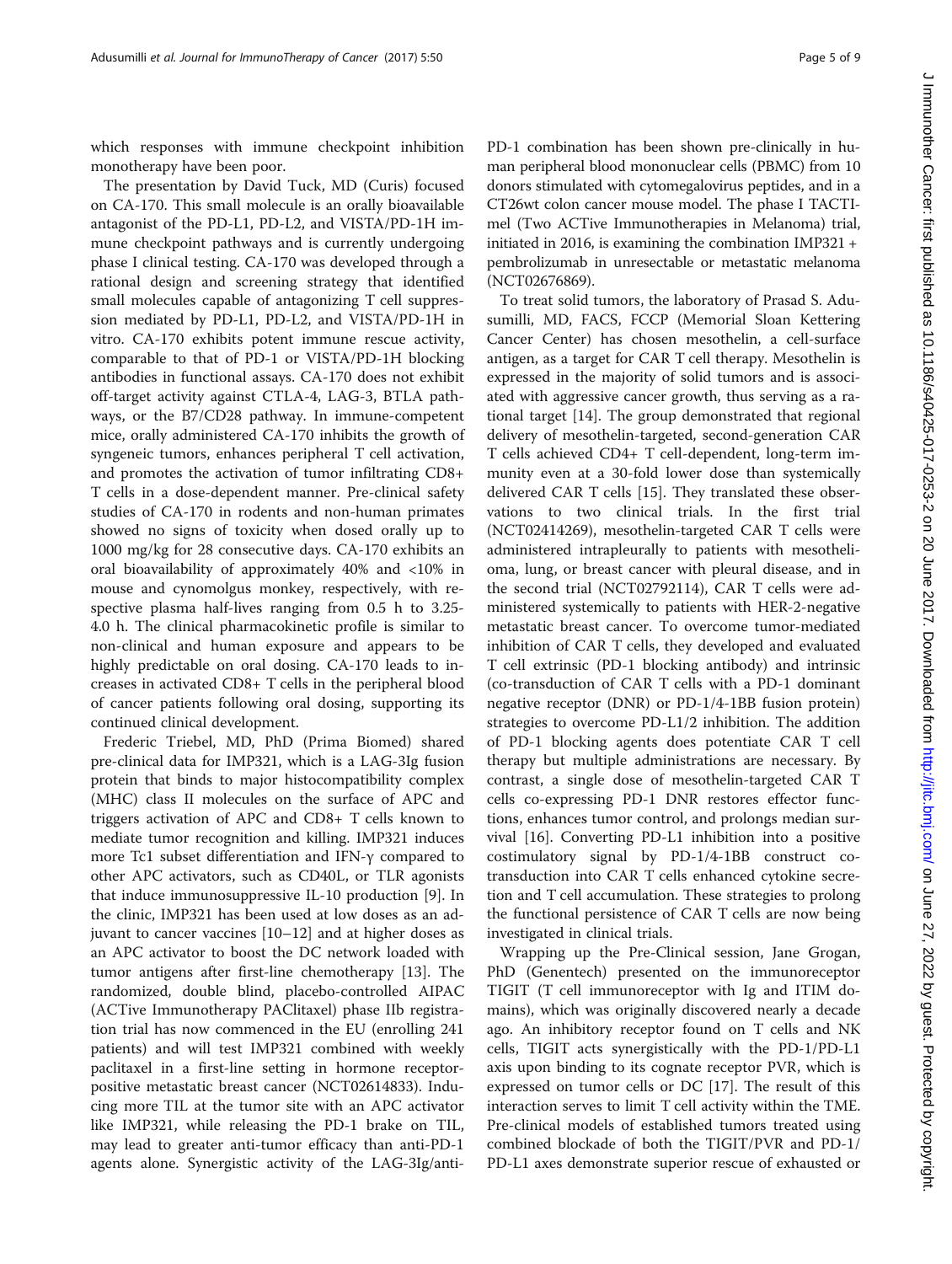anergic T cells compared with inhibition of either pathway alone [\[18\]](#page-8-0). TIGIT is thought to regulate anti-tumor T cell effector responses in a number of different ways. Due to the presence of its ITIM-like domain, there is capacity for TIGIT to signal in cis into a cell and shut down T cell responses, although this has not yet been shown in primary cells [[17](#page-8-0), [19](#page-8-0)–[24\]](#page-8-0). In vivo and in vitro models have also shown that engagement of PVR by TIGIT is sufficient to downregulate the production of inflammatory IL-12 by DC and upregulate TGFβ and IL-10 production, which could reinforce an immunosuppressive TME [[17](#page-8-0)]. Additionally, the relatively higher affinity of TIGIT for PVR competes with the lower affinity activating PVR ligand, CD226, and can replace it in the synapse, thereby supporting T cell inhibition. Together with the discovery of high TIGIT expression in the TIL and peripheral blood of patients with NSCLC, these data support moving an immunotherapy agent targeting TIGIT into phase I clinical trials.

### Strategic Considerations of Combinations and Biomarkers in New Agent Development Combination Immunotherapy Approaches

Although the greater than 800 open trials of immunotherapy combinations currently underway [\[25](#page-8-0)] might seem overwhelming, Charles G. Drake, MD, PhD (Columbia University Herbert Irving Comprehensive Cancer Center) suggested that this number seemed low when taking into account all of the combinations possible. Laying the foundation for the Extended Panel Discussion which addressed how to prioritize among so many therapeutic candidates, Dr. Drake highlighted combinations that are already FDA-approved, before going on to discuss the possibility of combining immunotherapy with conventional approaches, targeting other cell populations such as myeloid cells, and using immune activators, by way of illustrating the plethora of possibilities for combination strategies based on cancer immunotherapy.

To date, combinatorial approaches that have received FDA approval are limited to combinations of single immunotherapeutic agents, such as ipilimumab + nivolumab in the setting of unresectable or metastatic melanoma [[26\]](#page-8-0). The biological rationale for this strategy is that the molecules targeted may act on different cell types within the TME. That is, PD-1 operates at the junction between the T cell and the tumor cell or APC, deactivating the T cell. In contrast, CTLA-4 is predominantly expressed by Treg in the TME, where it exerts contact-dependent suppression. Despite the synergism predicted by animal models, ipilimumab + nivolumab has only proven additive in humans. Dr. Drake cautioned that this additive efficacy comes with ipilimumabdriven additive toxicity [[27](#page-8-0)]. Moreover, this approach has led investigators to revisit the topic of predictive biomarkers, since PD-L1 positivity did not correlate with clinical outcomes. Other attempts to take advantage of the synergism of combination immunotherapy observed in animal models have targeted multiple immune checkpoints on the same cell, such as PD-1 and LAG-3. T cells that co-express more than one immune checkpoint tend to be the least functional, and co-blockade of these molecules in animal models has resulted in synergistic effects [[28\]](#page-8-0) across multiple combinations of agents, but this has not yet been shown in humans.

The ways in which conventional chemotherapy affect the immune system will influence strategies for combining these drugs with immunotherapy agents. For example, chemotherapy can result in immunogenic cell death, accompanied by release of tumor antigens, destruction of immunosuppressive populations including MDSC and M2 macrophages, and acquisition of effector function due to lymphopenia-induced homeostatic proliferation [[29\]](#page-8-0). One implication of this is the need to consider timing of drug administration, as PD-1 blockade may be most important at the time of antigen encounter (chemotherapy-induced immunogenic cell death) [[30\]](#page-8-0). When considering combining immunotherapy with standard cancer treatments, it is tempting to think first about chemotherapy and radiation. However, Dr. Drake shared preliminary evidence that more attention should be paid to other anti-tumor agents, such as hormonal therapy. Trials of anti-PD-1/PD-L1 monotherapy in patients with prostate and colorectal cancer did not lead to encouraging objective responses [[31\]](#page-8-0), perhaps owing to a lack of anti-PD-1/PD-L1 therapy targets in the TME. Interestingly, investigations of patients with castration resistant prostate cancer that progressed on enzalutamide revealed that enzalutamide resistance is associated with the expression of PD-1 and PD-L1/2 on antigen presenting cells [\[32](#page-8-0)], and the addition of anti-PD-1 in a small trial of such patients resulted in durable objective responses as well as reductions in PSA levels [\[33](#page-8-0)]. Another therapeutic that has yielded exciting results in combination with immunotherapy is VEGF inhibition. In one recent study of atezolizumab (anti-PD-L1) + bevacizumab (anti-VEGF) in kidney cancer, overall response rate was 40% (historical response rates with atezolizumab and bevacizumab monotherapy are approximately 15 and 9%, respectively) and a tolerable safety profile [[34\]](#page-8-0). It is postulated that VEGF blockade may function in coordination with anti-PD-L1 by normalizing the tumor vasculature, which would facilitate trafficking of T cells into the TME [\[34\]](#page-8-0), although it has also been shown to promote immunogenic cell death, and generation of suppressive DC and MDSC [\[35\]](#page-8-0).

Other rational combination approaches seek to address the hostile TME. A number of these trials involve inhibition of indoleamine 2,3-dioxygenase (IDO), an enzyme produced by MDSC and dysfunctional DC within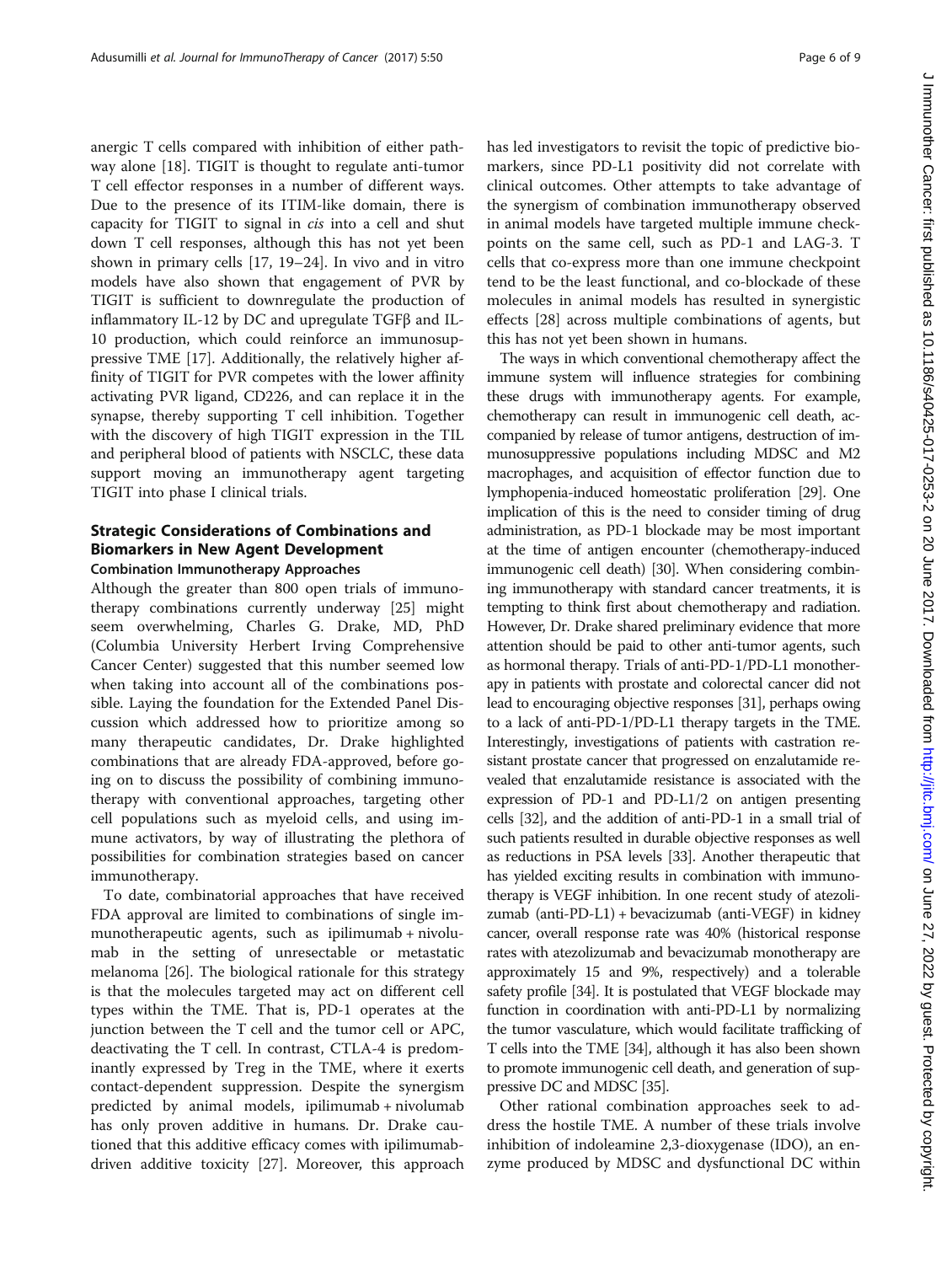the TME that leads to generation of Treg, which further reinforce an immunosuppressive environment [\[36](#page-8-0)]. The population of IL-10-secreting suppressive macrophages found in tumors appear to be maintained by CSF-1, which has also become an attractive therapeutic target [[37\]](#page-8-0), primarily in combination with immune checkpoint blockade. In the case of tumors that are "immunological deserts" [\[38\]](#page-8-0) such as prostate cancer, which is typically poorly infiltrated by T cells, one other approach is to introduce an agent intratumorally (e.g. talimogene laherparepvec, viral constructs, TLR agonists, etc.) that can activate the TME to make it more visible to the immune system. Together with immune checkpoint inhibition to overcome adaptive immune resistance, this approach has the potential to lead to an abscopal effect by increasing direct presentation of tumor antigens to T cells at the site of the primary tumor as well as cross-presentation in the draining lymph node. This could generate a population of activated tumor-specific CD8+ T cells that traffic throughout the body and provide systemic control. Although the majority of these combination approaches show promise in animal models, choosing an effective combination to move into human clinical trials remains a challenge due to the inherent disparities between animal models and humans.

#### Extended Panel Discussion

The multidisciplinary panel, moderated by Dr. Chen, comprised Dr. Bot, Dr. Dansey, Dr. Drake, Gordon J. Freeman, PhD (Dana-Farber Cancer Institute), Raj K. Puri, MD, PhD (U.S. FDA), and Marc Theoret, MD (U.S. FDA). Dr. Chen opened the discussion by asking panel members to describe their vision of the future, considering the large number of combination immunotherapy approaches currently in clinical trials. The heterogeneity of malignant diseases along with cost and safety concerns will continue to drive the need for multiple solutions. Contributing to the complexity of this issue is the fact that there are several different ways to give two drugs together, a challenge that increases significantly with the introduction of a third agent. Panel members uniformly expressed optimism about the influx of potential new treatment strategies and saw this as an opportunity to determine which strategies best achieve the balance of efficacy and safety, and to establish the mechanistic basis for efficacy.

To rapidly prioritize among the combination trials and ensure that only the most promising trials are selected to move forward, it will be critical to integrate biomarkers into clinical decision-making. For example, although biomarkers predictive of response to treatment remain incompletely defined for immunotherapeutics, there are populations known to be highly responsive to such treatments, including people with microsatellite

instability, those with PDL1 amplifications, and the presence of human papillomavirus, Epstein-Barr virus, or the Merkel cell polyomavirus in patients whose tumors have a strong viral etiology. Additionally, optimization of the drug development process and collaboration across disciplines were identified as opportunities to improve trial design on the front end of the process. The recent influx of combination trials would seem to represent a burden for the FDA, but Dr. Theoret ex-

plained that the current regulatory framework is designed with two approval pathways to help facilitate the process as efficiently as possible. Agents that demonstrate substantial evidence of a treatment effect that is representative of clinical benefit in adequate and wellcontrolled clinical trials are evaluated via the regular approval pathway, which does not require demonstration of comparative efficacy. In contrast, all four of the FDA expedited programs, which includes an accelerated approval pathway, do consider the available therapy. Intended for therapies that address unmet medical needs for serious and life-threatening conditions, the expedited programs are set up to facilitate and expedite the development of agents at multiple points in the process.

#### Conclusions

The concepts and strategies presented at the SITC 2016 New Cancer Immunotherapy Agents in Development program highlighted creative and elegant approaches in a rapidly-evolving field. A common thread throughout all presentations was a need for a deeper understanding of the mechanisms by which current immunotherapies exert their effects in order to continue to improve cancer outcomes. Mechanistic approaches can then potentially lead to rational combinations of two or more agents that exert an immunologic effect as well as provide potential predictive biomarker candidates to help identify those patients most likely to benefit from a particular approach. Many presenters also expressed the opinion that no single agent was likely to be the "magic bullet" that has been long sought-after in the fight against cancer; rather, combination approaches that provide a multi-pronged intervention are expected to yield the greatest clinical success.

#### Abbreviations

AE: Adverse event(s); APC: Antigen presenting cell(s); CAR: Chimeric antigen receptor(s); CITN: Cancer Immunotherapy Trials Network; CRC: Colorectal cancer; DC: Dendritic cell(s); DLT: Dose-limiting toxicity; DNR: Dominant negative receptor; EGFR: Epidermal growth factor receptor; FDA: Food and Drug Administration; HNSCC: Head and neck squamous cell carcinoma; IDO: Indoleamine 2,3-dioxygenase; IHC: Immunohistochemistry; KIR: Killer cell immunoglobulin-like receptor(s); LADD: Live-attenuated double-deleted Listeria monocytogenes; mAb: Monoclonal antibody; MDSC: Myeloid-derived suppressor cell(s); MHC: Major histocompatibility complex; MSS: Microsatellite stable; NK: Natural killer; NSCLC: Non-small cell lung cancer; PBMC: Peripheral blood mononuclear cells; PFS: Progression-free survival; PR: Partial response; RCC: Renal cell carcinoma; SEMA4D: Semaphorin 4D; SITC: Society for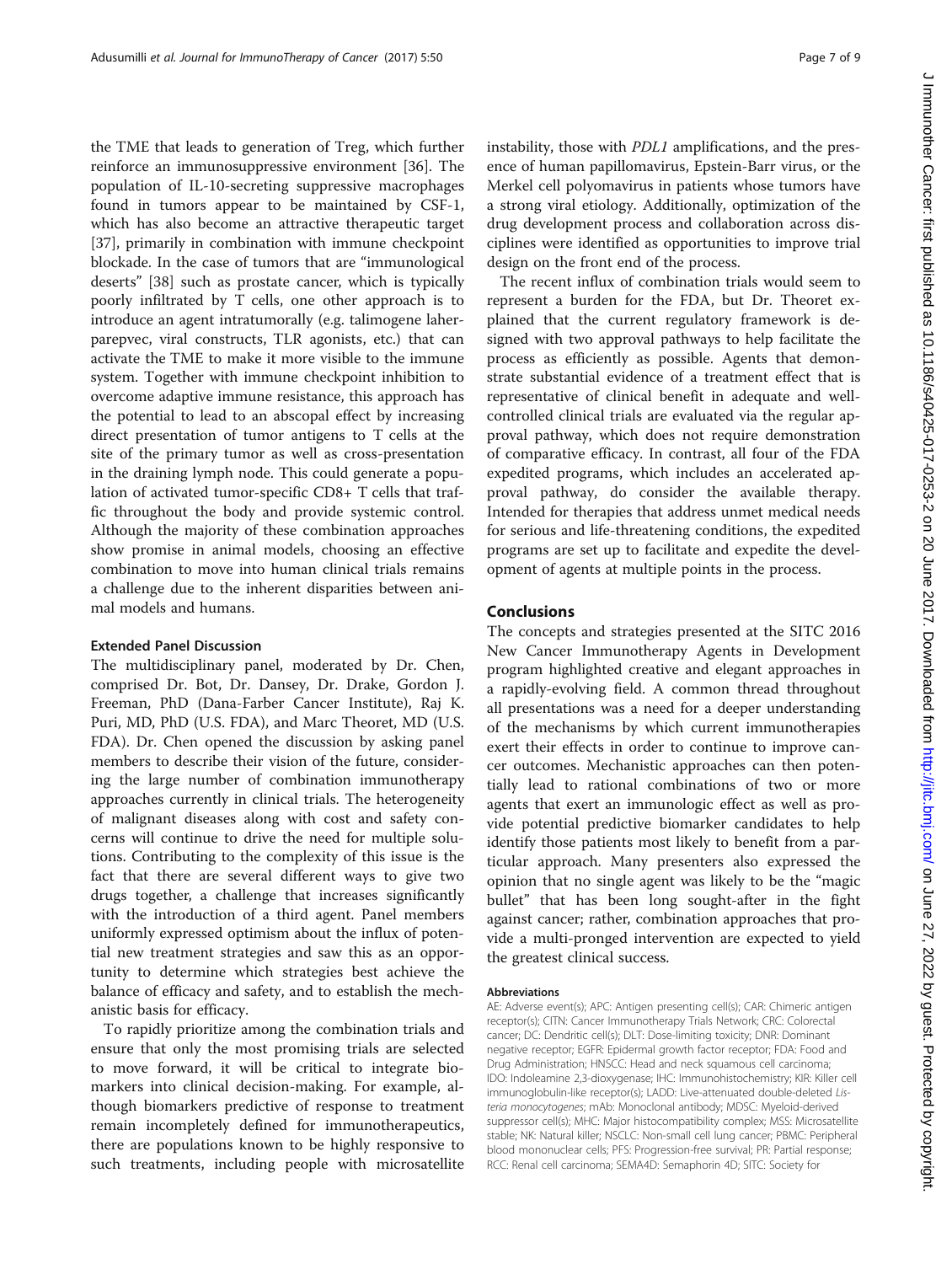<span id="page-7-0"></span>Immunotherapy of Cancer; TCB: T cell-engaging bispecific antibodies; TEAE: Treatment-emergent adverse event(s); TIL: Tumor infiltrating lymphocyte(s); TLR: Toll-like receptor; TME: Tumor microenvironment; Treg: Regulatory T cell(s)

#### Acknowledgements

The authors are grateful for the unique perspectives and valuable insights provided by Dr. Puri and Dr. Theoret from the FDA, both during the extended panel discussion and in the preparation of this manuscript. The views presented in this report do not necessarily reflect those of the U.S. Food and Drug Administration. The authors wish to thank Stefanie Haasken, PhD for writing assistance, Johanna Moerke for coordinating the generation of the manuscript, and SITC staff for organizing the New Cancer Immunotherapy Agents in Development program.

#### Funding

Not applicable

#### Availability of data and materials

Not applicable

#### Authors' contributions

AB, RDD, GJF, RI, SP, and DSC were program organizers for New Cancer Immunotherapy Agents in Development and participated in the conceptualization, writing, critical review, and revision of the manuscript. PSA, EC, MC, CGD, TD, AD, TWD, EE, JG, BAI, RSL, SAO, PSS, FT, and DT were presenters for the New Agents program and participated in the writing, critical review, and revision of this meeting report. All authors read and approved the final manuscript.

#### Competing interests

AB is an employee of and has ownership interests in Kite Pharma; EC is an employee of and has ownership interests in Roche/Genentech; DSC is an employee of Genentech; MJC is an employee of and has ownership interests in Idera Pharmaceuticals; RDD is an employee of Merck; TD is an employee of and has ownership interests in Celldex; CD serves on advisory boards for Agenus, Dendreson, ImmunExcite, Janssen, Lilly, Merck, NexImmune, Pierre Fabre, Potenza Therapeutics, Roche/Genentech, and Tizona Therapeutics, receives research support from and has intellectual property/patents with Janssen, and has ownership interests with NexImmune, Potenza Therapeutics, and Tizona Therapeutics; TWD is an employee of and has ownership interests and intellectual property/patents with Aduro Biotech; EE is an employee of and has ownership interests and intellectual property/ patents with Vaccinex, Inc.; JG is an employee of Roche/Genentech; FSH receives research support from Bristol-Myers Squibb and serves on advisory boards for Roche/Genentech, Merck, and Novartis; BAI is an employee of and has ownership interests and intellectual property/patents with Cytomx Therapeutics; SAO is an employee of and has ownership interests and intellectual property/patents with Pieris Pharmaceuticals; SP is an employee of and has ownership interests in Bistol-Myers Squibb; PSS is an employee of and has ownership interests and intellectual property/patents with NantHealth/ NantKwest; DT is an employee of and has ownership interests in Curis. All authors declare that they have no other financial or non-financial competing interests.

#### Consent for publication

Not applicable

#### Ethics approval and consent to participate

Not applicable

#### Publisher's Note

Springer Nature remains neutral with regard to jurisdictional claims in published maps and institutional affiliations.

#### Author details

<sup>1</sup>Center for Cell Engineering; Thoracic Service, Department of Surgery, Memorial Sloan Kettering Cancer Center, 1275 York Avenue, New York, NY 10065, USA. <sup>2</sup>Genentech, 1 DNA Way, South San Francisco, CA 94080, USA.<br><sup>3</sup>Idera Pharmacouticals, 505 Fagloviow, Rhyd, Sto 212, Exten, PA 19341, USA. <sup>3</sup>Idera Pharmaceuticals, 505 Eagleview Blvd, Ste 212, Exton, PA 19341, USA. 4 Celldex Therapeutics, Inc, 119 Fourth Avenue, Needham, MA 02494, USA.

5 University of Texas MD Anderson Cancer Center, 1515 Holcomb Blvd, Unit 430, Houston, TX 77030, USA. <sup>6</sup>Aduro Biotech, Inc, 740 Heinz Avenue, Berkeley, CA 94710, USA. <sup>7</sup>Vaccinex, 1895 Mount Hope Avenue, Rochester, NY 14620, USA. <sup>8</sup>Genentech, 1 DNA Way, 13-2079, South San Francisco, CA 94080, USA. <sup>9</sup>Cytomx Therapeutics, 151 Oyster Point Blvd, South San Francisco, CA 94080, USA. <sup>10</sup>Earle A. Chiles Research Institute, Providence Cancer Center, 4805 NE Glisan St, Suite 2N35, Portland, OR 97213, USA. <sup>11</sup>Pieris Pharmaceuticals GmbH, Lise-Meitner-Str 30, Freising 85354, Germany. <sup>12</sup>NantKwest, Inc, 9920 Jefferson Blvd, Culver City, CA 90232, USA. <sup>13</sup>Immutep S.A.S., Parc Club Orsay, 2 Rue Jean Rostand, Orsay 91893, France. 14Curis, 4 Maguire Road, Lexington, MA 02421, USA. 15Kite Pharma, Inc, 2225 Colorado Ave, Santa Monica, CA 90404, USA. <sup>16</sup>Merck & Co., Inc, 126 E. Lincoln Avenue, RY34-B270, Rahway, NJ 07065, USA. 17Division of Hematology/Oncology, Columbia University Medical Center, 177 Fort Washington Avenue, Suite 6GN-435, 10032 New York, NY, USA. 18Dana-Farber Cancer Institute, 450 Brookline Avenue, Boston, MA 02215, USA. <sup>19</sup>Parker Institute for Cancer Immunotherapy, 1 Letterman Drive, Suite D3500, San Francisco, CA 94129, USA. 20Bristol-Myers Squibb, 3401 Princeton Pike, Lawrenceville, NJ 08648, USA. 21Genentech/Roche, 1 DNA Way, South San Francisco, CA 94080, USA.

#### Received: 27 March 2017 Accepted: 31 May 2017 Published online: 20 June 2017

#### References

- 1. Evans EE, Jonason Jr AS, Bussler H, Torno S, Veeraraghavan J, Reilly C, et al. Antibody blockade of semaphorin 4D promotes immune infiltration into tumor and enhances response to other immunomodulatory therapies. Cancer Immunol Res. 2015;3(6):689–701.
- 2. Patnaik A, Weiss GJ, Leonard JE, Rasco DW, Sachdev JC, Fisher TL, et al. Safety, pharmacokinetics, and Pharmacodynamics of a humanized antisemaphorin 4D antibody, in a first-in-human study of patients with advanced solid tumors. Clin Cancer Res. 2016;22(4):827–36.
- 3. Lundqvist A, van Hoef V, Zhang X, Wennerberg E, Lorent J, Witt K, et al. 31st Annual Meeting and Associated Programs of the Society for Immunotherapy of Cancer (SITC 2016): part one. J ImmunoTherapy Cancer. 2016;4(1):82.
- 4. Ebert PJ, Cheung J, Yang Y, McNamara E, Hong R, Moskalenko M, et al. MAP Kinase inhibition promotes T cell and anti-tumor activity in combination with PD-L1 checkpoint blockade. Immunity. 2016;44(3):609–21.
- 5. Hwu P, Hamid O, Gonzalez R, Infante JR, Patel MR, Hodi FS, et al. Preliminary safety and clinical activity of atezolizumab combined with cobimetinib and vemurafenib in BRAF V600-mutant metastatic melanoma. Ann Oncol. 2016; 27(suppl\_6):1109PD.
- 6. Salmon H, Idoyaga J, Rahman A, Leboeuf M, Remark R, Jordan S, et al. Expansion and activation of CD103 (+) dendritic cell progenitors at the tumor site enhances tumor responses to therapeutic PD-L1 and BRAF inhibition. Immunity. 2016;44(4):924–38.
- 7. Zhang C, Burger MC, Jennewein L, Genssler S, Schonfeld K, Zeiner P, et al: ErbB2/HER2-Specific NK Cells for Targeted Therapy of Glioblastoma. J Natl Cancer Inst. 2016;108(5):djv375.
- 8. Zheng GX, Lau BT, Schnall-Levin M, Jarosz M, Bell JM, Hindson CM, et al. Haplotyping germline and cancer genomes with high-throughput linkedread sequencing. Nat Biotechnol. 2016;34(3):303–11.
- 9. Brignone C, Grygar C, Marcu M, Schakel K, Triebel F. A soluble form of lymphocyte activation gene-3 (IMP321) induces activation of a large range of human effector cytotoxic cells. J Immunol. 2007;179(6):4202–11.
- 10. Baurain JF, Coulie P, Triebel F. Immunization of disease-free melanoma patients with different HLA-A2 peptides: results of a randomized phase IB/II trial comparing peptides alone, peptides in Montanide, peptides + IMP321 (LAG-3Ig, an APC activator), peptides in Montanide + IMP321. J Immunother. 2010;33:915.
- 11. Romano E, Michielin O, Voelter V, Laurent J, Bichat H, Stravodimou A, et al. MART-1 peptide vaccination plus IMP321 (LAG-3Ig fusion protein) in patients receiving autologous PBMCs after lymphodepletion: results of a Phase I trial. J Transl Med. 2014;12:97.
- 12. Legat A, Maby-El Hajjami H, Baumgaertner P, Cagnon L, Abed Maillard S, Geldhof C, et al. Vaccination with LAG-3Ig (IMP321) and peptides induces specific CD4 and CD8 T-cell responses in metastatic melanoma patients– report of a phase I/IIa clinical trial. Clin Cancer Res. 2016;22(6):1330–40.
- 13. Brignone C, Gutierrez M, Mefti F, Brain E, Jarcau R, Cvitkovic F, et al. First-line chemoimmunotherapy in metastatic breast carcinoma: combination of paclitaxel and IMP321 (LAG-3Ig) enhances immune responses and antitumor activity. J Transl Med. 2010;8:71.